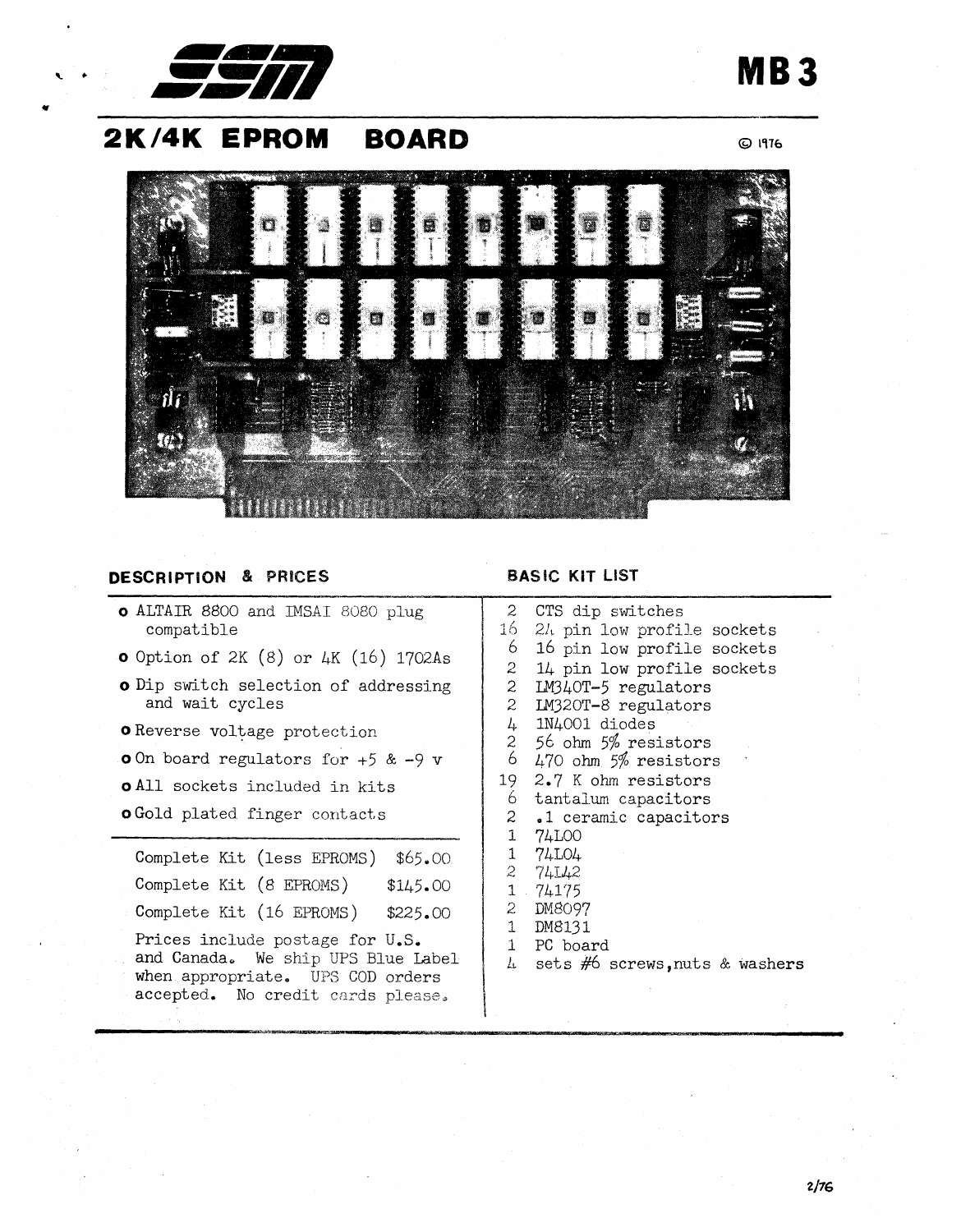

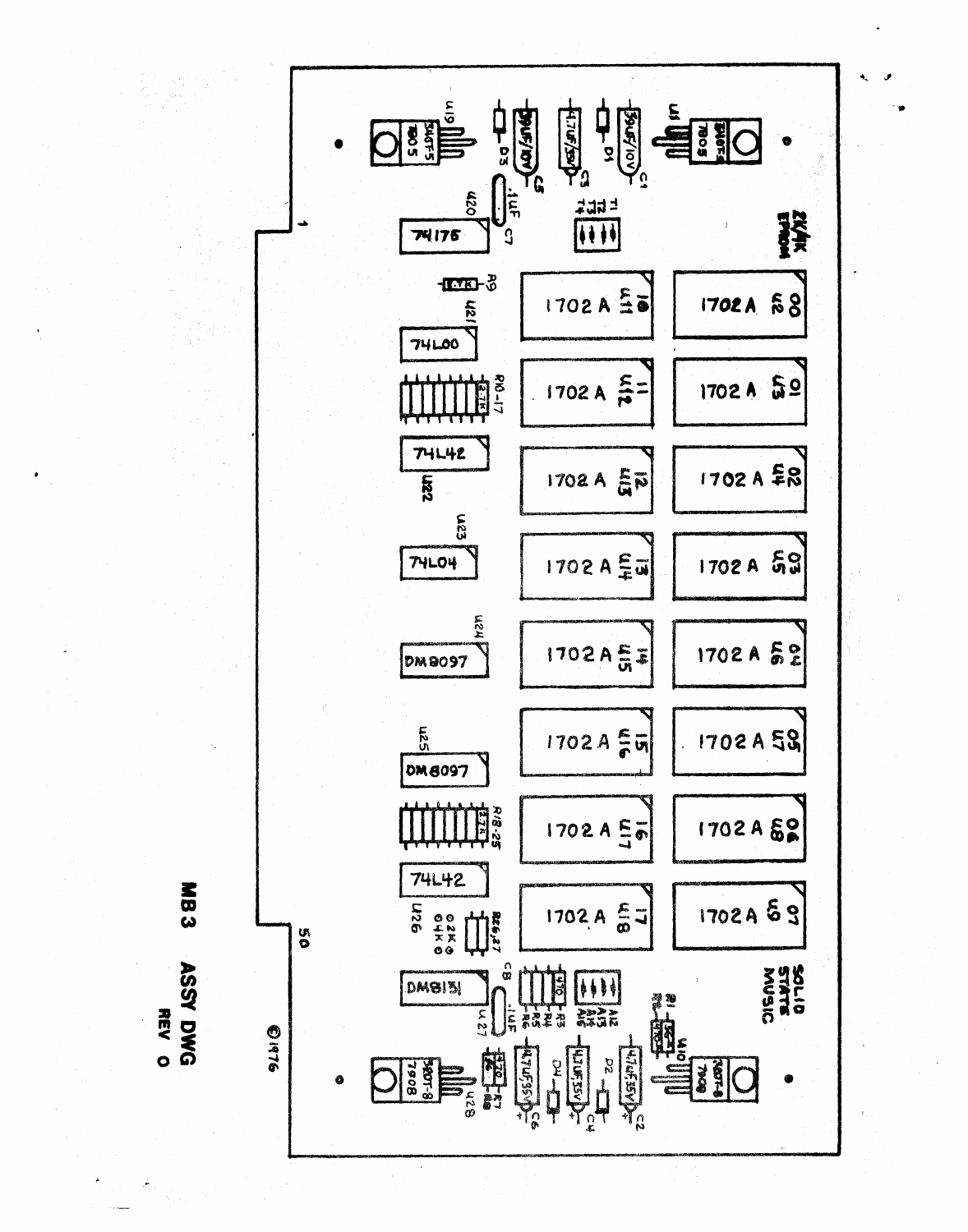# **Solid State Music**

### MB-3 ASSY INSTRUCTIONS

÷.

a sa at air é

| 1.                     | Check the parts count with the packing slip.                                                                                                                                                   |  |  |  |  |  |
|------------------------|------------------------------------------------------------------------------------------------------------------------------------------------------------------------------------------------|--|--|--|--|--|
| $\mathbf{2}_{\bullet}$ | Insert the 24-pin sockets in the PC board.<br>Be certain all pins are through the board before soldering.                                                                                      |  |  |  |  |  |
| 2A <sub>o</sub>        | Place socket side of board on a flat surface and be sure that all<br>sockets are flush with the board.                                                                                         |  |  |  |  |  |
| 2B <sub>o</sub>        | Check to see if all socket pins are through the holes.                                                                                                                                         |  |  |  |  |  |
| $2C_{\bullet}$         | Solder socket pins 1 and $24$ on each socket. Check to see if sockets<br>are flush with board, then solder remaining pins.                                                                     |  |  |  |  |  |
| 3A <sub>o</sub>        | Insert 16 pin sockets at U2O, U22, U24, U25-U27.                                                                                                                                               |  |  |  |  |  |
| 3B <sub>o</sub>        | Insert 14 pin sockets at U21 and U23.                                                                                                                                                          |  |  |  |  |  |
| 3C <sub>o</sub>        | Solder two pins of each socket as in 2C.                                                                                                                                                       |  |  |  |  |  |
| 3D <sub>o</sub>        | Check for correct insertion - then solder remaining pins.                                                                                                                                      |  |  |  |  |  |
| 4A.                    | Bend leads of 340T-5 (+5V REGS) to match pads at U1 and U19.                                                                                                                                   |  |  |  |  |  |
| 4B.                    | If available, cover back surface of regulators with silicone grease.                                                                                                                           |  |  |  |  |  |
| $4C_{\bullet}$         | Install #6 screws from back side of board. Install nut and washer on<br>component side.                                                                                                        |  |  |  |  |  |
| 4D <sub>•</sub>        | Solder leads to pads on reverse side of board.                                                                                                                                                 |  |  |  |  |  |
| 5.                     | Install 320T-8 (-8V REGS) in same manner.                                                                                                                                                      |  |  |  |  |  |
| 6.                     | Install 4ea IN4001 diodes as shown on layout drawing. Be certain that<br>the cathode band is toward the pad with the dot. (These diodes protect<br>the 1702As from damage by reverse voltage.) |  |  |  |  |  |
| 7.                     | Install and solder C1 and C5. Observe correct polarity. Round nose<br>toward dot.                                                                                                              |  |  |  |  |  |
| $-8.$                  | Install and solder C3. Observe polarity.                                                                                                                                                       |  |  |  |  |  |
| 9.                     | Install and solder C2, C4 and C6. Observe polarity.                                                                                                                                            |  |  |  |  |  |
| 10.                    | Insert R1, R2, R7 and R8. Solder in place. (-9v reference dividers.)                                                                                                                           |  |  |  |  |  |
| 11.                    | Install and solder C7 and C8.                                                                                                                                                                  |  |  |  |  |  |
| 12.                    | Install board in computer and measure regulator output voltage. +5v and -9v.                                                                                                                   |  |  |  |  |  |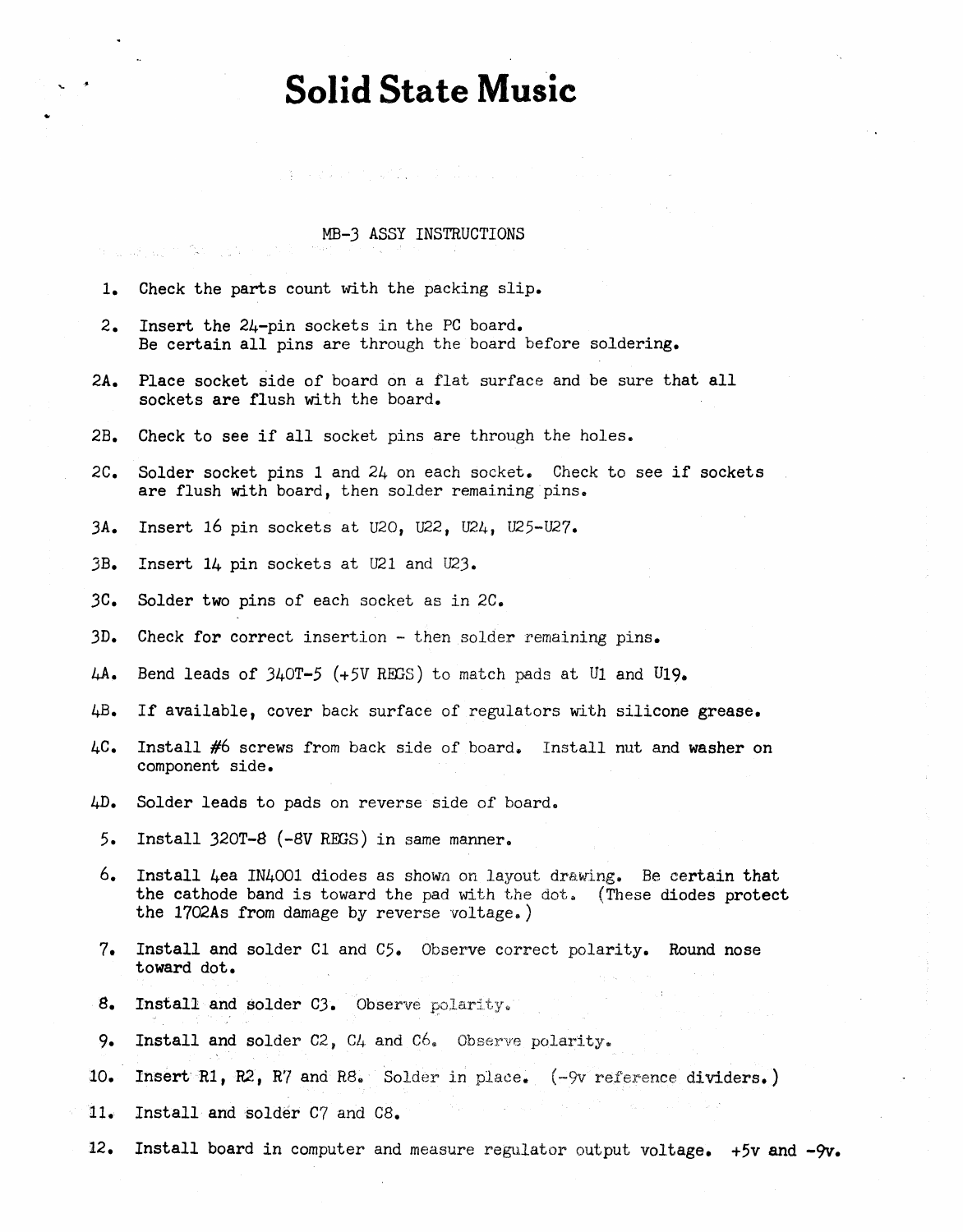13. Install R9.

14. Install R10-R17, R18-R25 and R26-R27.  $(2.7K \frac{1}{4}w)$ 

15. Install R3-R6.

16. Install dip switches with the "on" mark toward the top *ot* the board.

....

17. Insert and solder jumper for 2K or 4K option.

#### WAIT CYCLE SETTINGS (T1 Through T4)

1. All switches off: no wait cycle (500ns)

2. T1 on: one wait cycle (lus)

 $3.$  T2 on: two wait cycles  $(1.5~u)$ 

4. T3 on: three wait cycles (2.Ous)

5. T4 on: four wait cycles (2.5us)

#### ADDRESSING (A12 Through A15)

| 000 000 to 017 377 |  |                    | All switches on       |
|--------------------|--|--------------------|-----------------------|
|                    |  | 020 000 to 037 377 | $A2$ , $A3$ , $A4$ on |
|                    |  | 040 000 to 057 377 | $A1$ , $A3$ , $A4$ on |
| 060 000 to 077 377 |  |                    | $A3$ , $A4$ on        |
| 100 000 to 117 377 |  |                    | $A1$ , $A2$ , $A4$ on |
| 120 000 to 137 377 |  |                    | $A2$ , $A4$ on        |
| 140 000 to 157 377 |  |                    | $A1$ , $A4$ on        |
| 160 000 to 177 377 |  |                    | $A\mu$ on             |
| 200 000 to 217 377 |  |                    | $A1$ , $A2$ , $A3$ on |
| 220 000 to 237 377 |  |                    | $A2$ , $A3$ on        |
| 240 000 to 257 377 |  |                    | $A1, A3$ on           |
| 260 000 to 277 377 |  |                    | A3 on                 |
| 300 000 to 317 377 |  |                    | A1, A2 on             |
| 320 000 to 337 377 |  |                    | $A2$ on               |
| 340 000 to 357 377 |  |                    | A1 on                 |
| 360 000 to 377 377 |  |                    | none on               |
|                    |  |                    |                       |

#### Warranty

Parts are guaranteed to original purchaser for 90 days. Send defective parts along with the board serial number (next to the top lett regulator on the back of the board) for replacement. Registration card must be returned for warranty validation.

A completed board may be returned for service. The service charge is \$20.00, which will be waived if the problem is one that could not have been solved by reasonable effort on the part of the owner.

Our address: Solid State Music/ 2102A Walsh Ave./ Santa Clara, CA 95050